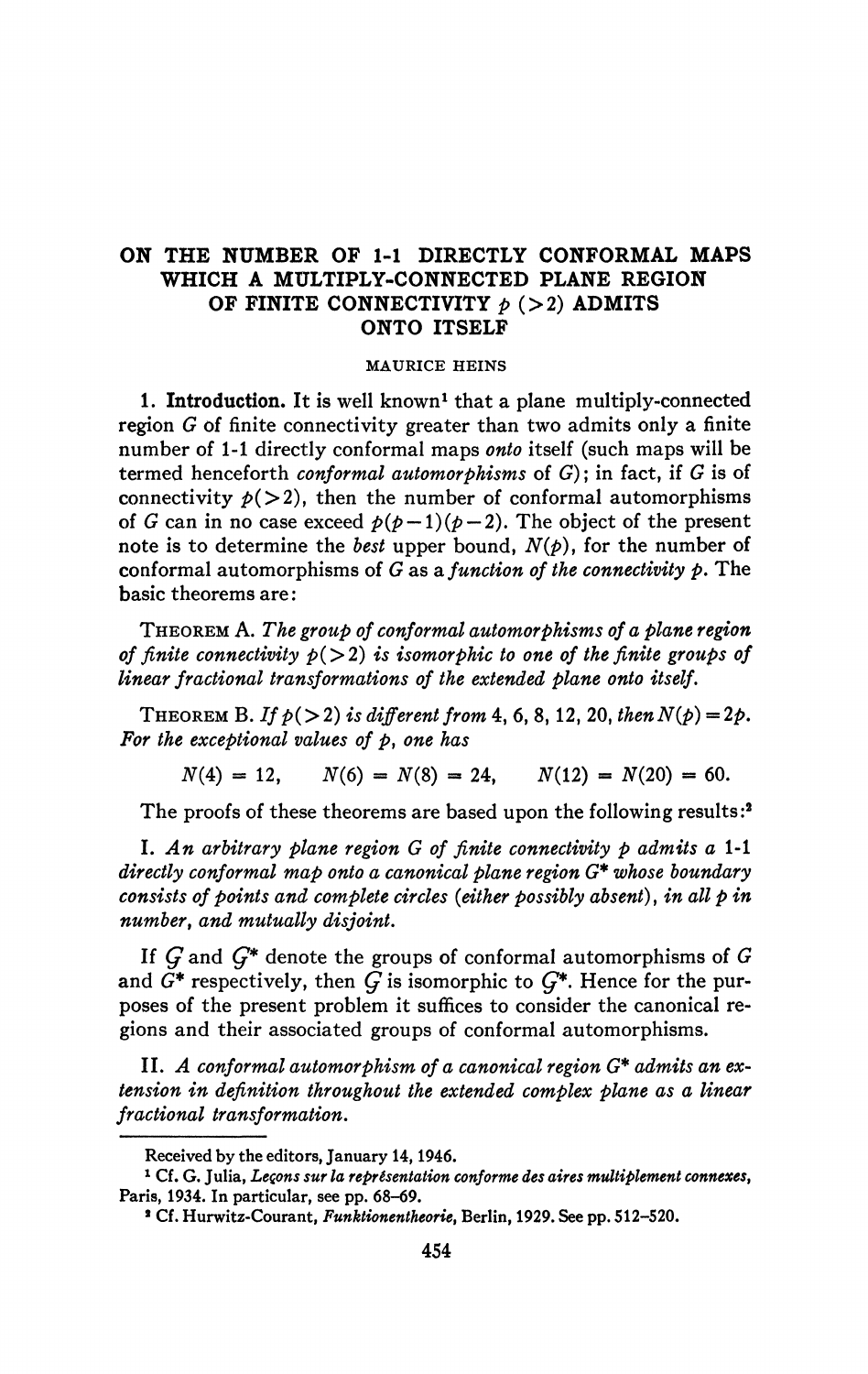Hence the group *Ç\** is in essence *a finite group* of linear fractional transformations of the extended plane onto itself. In the next section it will be shown that there exists a region T which lies in the extended complex plane, is bounded by  $\phi$  distinct points, and in addition

(i) contains *G\** as a subregion,

(ii) remains *invariant* under the automorphisms of *Ç\*.* 

It will then follow that it suffices to consider the problem for regions bounded by  $p$  distinct points. The proof of Theorem B is thus reduced to the determination of the connectivities of regions  $\Gamma$  which are bounded by a finite set öf points and which remain invariant under the members of a given finite group of linear fractional transformations of the extended complex plane onto itself.

**2. Reduction of problem to the case where the region is bounded by**  $\phi$  distinct points. We start then with a canonical region  $G^*$  whose boundary consists of *p* disjoint components which are either points or circles and the associated group of conformai automorphisms *Ç\*.*  Boundary components which consist of points will be unaltered. If there are circles present among the boundary components, say  $\beta_1, \beta_2, \cdots, \beta_m \ (1 \leq m \leq p)$ , one proceeds as follows. Suppose  $\beta_k$  $(1 \leq k \leq m)$  is carried into itself by some transformation  $S \in \widehat{G}^*$  other than the identity. Note that *S* is an *elliptic* linear fractional transformation and hence possesses a unique fixed point  $\zeta_k$  in the region  $G_k$ of the extended plane bounded by  $\beta_k$  which is exterior to  $G^*$ . Further any transformation of  $G^*$  which carries  $\beta_k$  into itself possesses  $\zeta_k$  as a fixed point since the subgroup of  $G^*$  whose members preserve  $\beta_k$  is *cyclic.* For any such transformation (not the identity)  $\zeta_k$  is the unique fixed point in  $g_k$ . In this case we replace  $\beta_k$  by the point  $\zeta_k$ . If  $\beta_k$  is not carried into itself by any transformation of *Ç\** other than the identity, then  $\beta_k$  and its images with respect to the transformations of *Ç\** constitute a set of *n* disjoint circles, where *n* is the order of *Ç\*.*  These circles are permuted among themselves by the transformations of  $G^*$ . To replace these circles by points, we select any one of them say  $\beta_{k_0}$ —and fix a point  $\eta_{k_0}$  on  $\beta_{k_0}$  replacing thereby  $\beta_{k_0}$  by  $\eta_{k_0}$ . The image of  $\beta_{k_0}$  with respect to a transformation of  $G^*$  is to be replaced by the image of  $\eta_{k_0}$  with respect to the same transformation of  $G^*$ . In this manner  $G^*$  is replaced by a region  $\Gamma \supset G^*$  of connectivity  $p$ whose boundary consists of  $p$  distinct points. It is readily verified that  $\Gamma$  remains invariant with respect to the transformations of  $G^*$ .

*Hence, to determine* 

$$
N(p) = \max_{\{G\}} [\text{order } G(G)],
$$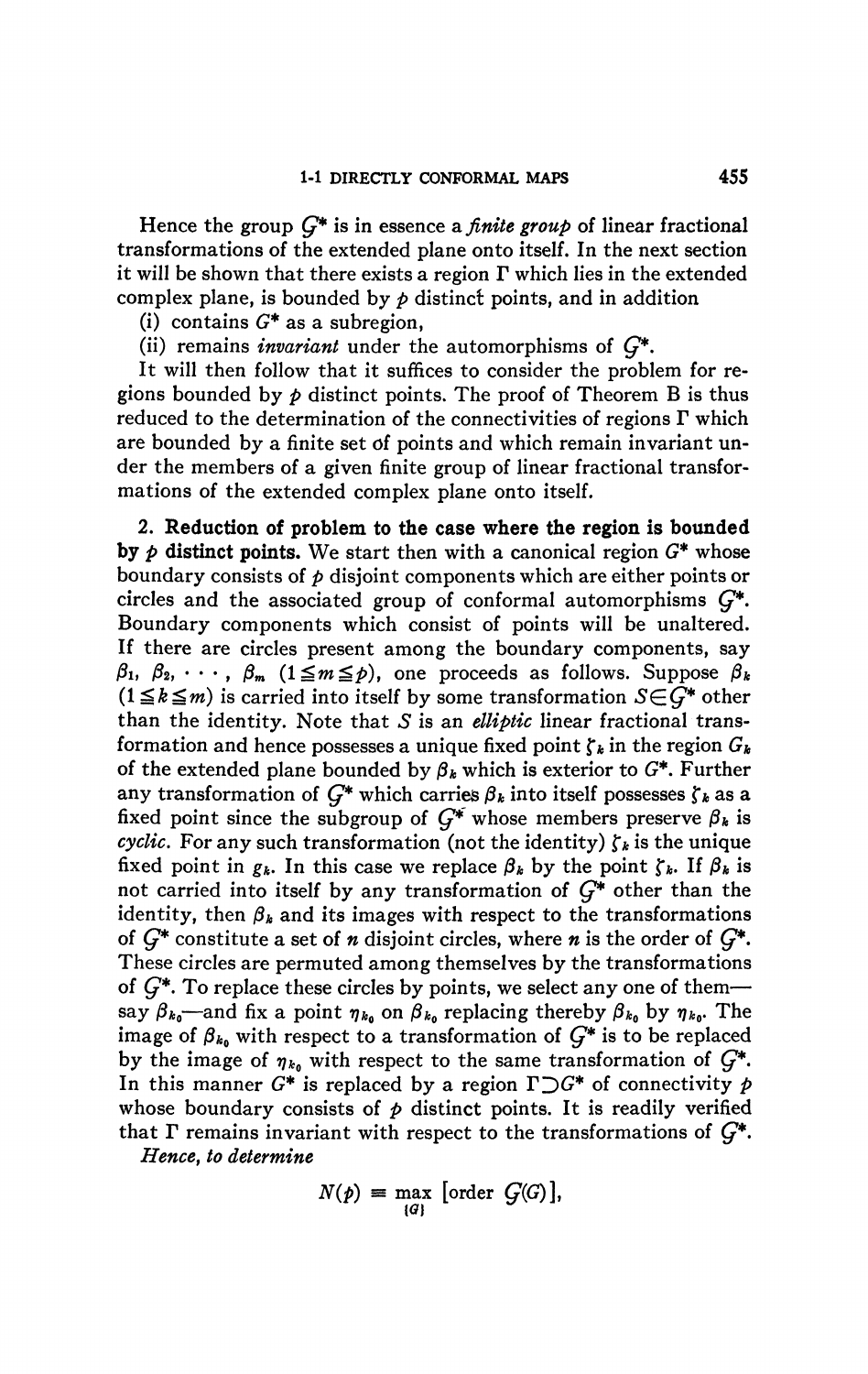where  $G$  is of connectivity  $p$  and  $G(G)$  is the group of conformal auto*morphisms of G, it suffices to consider regions G bounded by p distinct points,* 

3. An **observation.** It is to be observed that *N{p)* is *bounded below by 2p.* This follows from the fact that the region in the extended z-plane whose boundary consists of the points

$$
z = e^{2\pi i k/p} \qquad (k = 0, 1, 2, \cdots, p-1)
$$

is carried into itself by the dihedral group of order  $2p$  generated by

$$
S: \mathbf{z} \mid \mathbf{1}/\mathbf{z}, \qquad T: \mathbf{z} \mid e^{2\pi i/p} \mathbf{z}.
$$

This fact will be significant for determining  $N(\phi)$ .

**4. Determination of**  $N(p)$ . Given a positive integer  $p$ , a finite group *Ç* of linear fractional transformations of the extended complex plane onto itself will be termed *admissible relative to p,* if there exists a region  $\Gamma$  which is bounded by  $\phi$  distinct points and remains invariant under the transformations of  $G$ . Given  $G$ , the integers  $p$  for which  $G$  is *admissible* are listed in the following table :<sup>3</sup>

| If $G$ is isomorphic to                                                                               | then $p$ for which $G$ is admissible are given by                                                                                                                                 |  |  |
|-------------------------------------------------------------------------------------------------------|-----------------------------------------------------------------------------------------------------------------------------------------------------------------------------------|--|--|
| Cyclic group of order n                                                                               | $a=0, 1, 2$<br>$n\left[\frac{a}{n}+\frac{b}{1}\right]$<br>where<br>$b=0, 1, 2, \cdots; a+b>0$                                                                                     |  |  |
| Dihedral group of order $2n\left 2n\left\lceil\frac{a}{n}+\frac{b}{2}+\frac{c}{1}\right\rceil\right $ | $a = 0, 1$<br>where $b=0, 1$<br>$c=0, 1, 2, \cdots; a+b+c>0$                                                                                                                      |  |  |
| Tetrahedral group                                                                                     | $a=0, 1, 2$<br>$\left 12\left[\frac{a}{3}+\frac{b}{2}+\frac{c}{1}\right]\right $<br>where $b=0, 1$<br>$c=0, 1, 2, \cdots; a+b+c>0$                                                |  |  |
| Octahedral group                                                                                      | $a = 0, 1$<br>$  24\left[\frac{a}{4} + \frac{b}{3} + \frac{c}{2} + \frac{d}{1}\right]$ where $\frac{b=0, 1}{c=0, 1}$<br>$c = 0, 1$<br>$d=0, 1, 2, \cdots; a+b+c+d>0$              |  |  |
| Icosahedral group                                                                                     | $a = 0, 1$<br>$\left\  60 \left[ \frac{a}{5} + \frac{b}{3} + \frac{c}{2} + \frac{d}{1} \right] \right\ $ where $\frac{b=0,1}{c=0,1}$<br>$c = 0, 1$<br>$d=0,1,2,\cdots; a+b+c+d>0$ |  |  |

## TABLE 1

<sup>&</sup>lt;sup>8</sup> This table is readily verified on reference to the classical results of the theory of finite groups of linear fractional transformations.